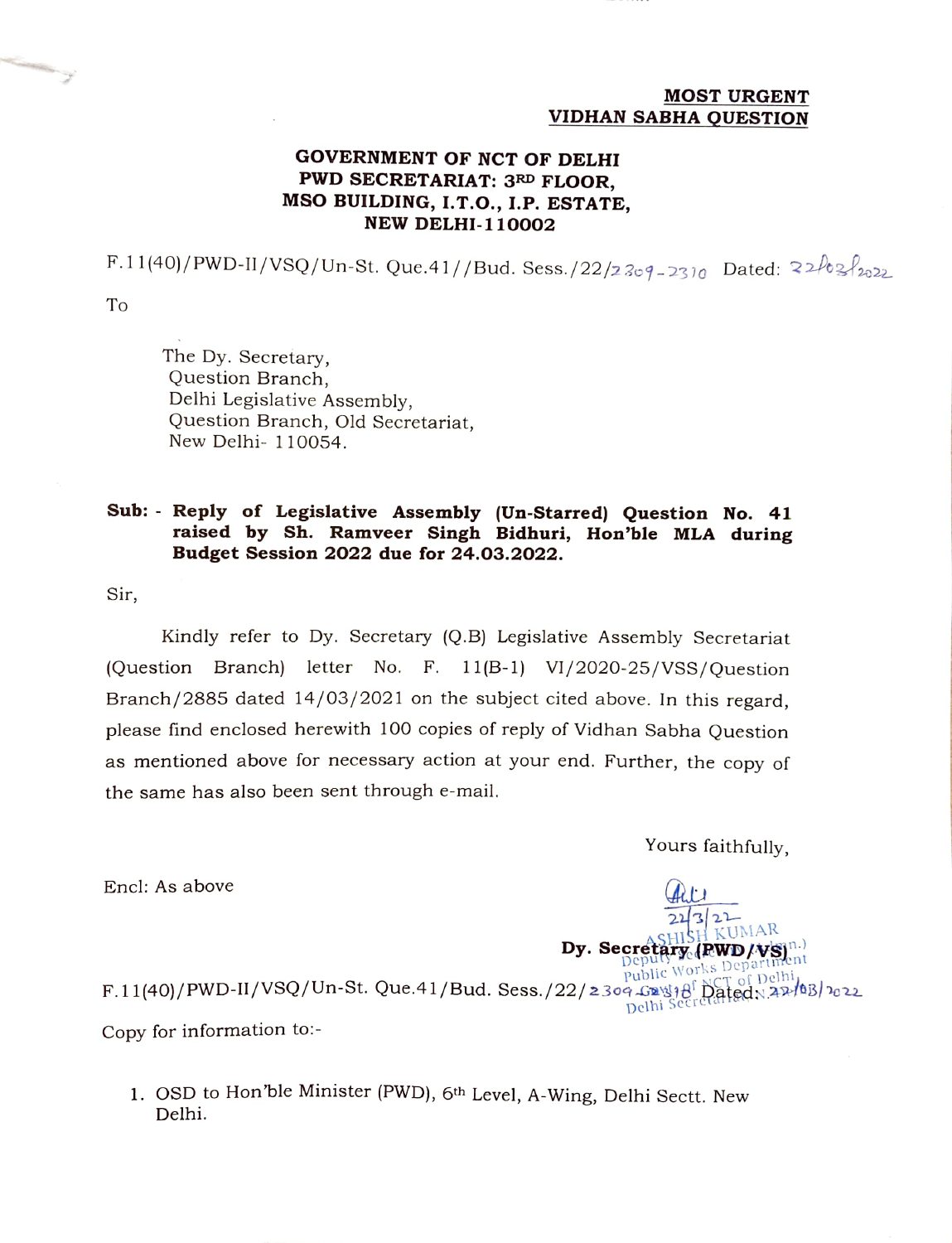# विभाग का नामः लोक निर्माण विभाग, दिल्ली सरकार विभाग का पताः तीसरा तल, ए—विंग, एम.एस.ओ बिल्डिग,<br>आई.टी.ओ. इन्द्रप्रस्थ संपदा, नई दिल्ली—110002

अतारांकित प्रश्न संख्याः 41 **दिनांकः 24.03.2022**<br>**प्रश्नकर्ता का नामः श्री रामवीर सिंह बिधूड़ी**<br>क्या उपमुख्यमंत्री / मंत्री, लोक निर्माण विभाग यह बताने की कृपा करेंगें किः

Þ

| क्र0सं0 |                                                                                                                                                                                                                                                                                                |                                    |                                                                                                                    |                            |
|---------|------------------------------------------------------------------------------------------------------------------------------------------------------------------------------------------------------------------------------------------------------------------------------------------------|------------------------------------|--------------------------------------------------------------------------------------------------------------------|----------------------------|
|         | प्रश्न                                                                                                                                                                                                                                                                                         |                                    | उत्तर                                                                                                              |                            |
| क)      | दिल्ली में वित्तीय वर्ष 2020-21 एवं दिल्ली में वित्तीय वर्ष 2020-21 एवं 2021-22 के<br>2021-22 के दौरान लोक निर्माण विभाग   दौरान लोक निर्माण विभाग कीसड़कों की मरम्मत<br>कीसडकों की<br>मरम्मत और  <br>डेंस-कारपेटिंग आदि कार्यों के लिए<br>कितनी–कितनीधनराशि का<br>प्रावधान<br>किया गया था; और | वित्तीय<br>वर्ष                    | और डेंस-कारपेटिंग आदि कार्यों के लिएः<br>$2020 - 21$<br>873.79 Cr.                                                 | $2021 - 22$<br>1041.38 Cr. |
| ख)      | इन दो वर्षों में उस धनराशि में से<br>कितनी<br>धनराशि खर्च<br>की<br>गई,<br>विधानसभाक्षेत्रवार पूर्ण विवरण दें?                                                                                                                                                                                  | वित्तीय<br>वर्ष<br>उपलब्ध नहीं है। | $2020 - 21$<br>593.99 Cr.<br>राशि का आवंटन विधानसभा वार नहीं किया<br>जाता है। अतः खर्च का विधानसभाक्षेत्रवार विवरण | $2021 - 22$<br>985.96 Cr.  |

यह उत्तर माननीय मंत्री लोक निर्माण विभाग की स्वीकृति से जारी किया गया है।

h 2322 उप-सचिव (लोक $\overline{a}$ निर्माण विभाग)

ASHISH KUMAR Deputy Secretary (Admn.) Public Works Department Govt. of NCT of Delhi Delhi Secretariat, N. Delhi